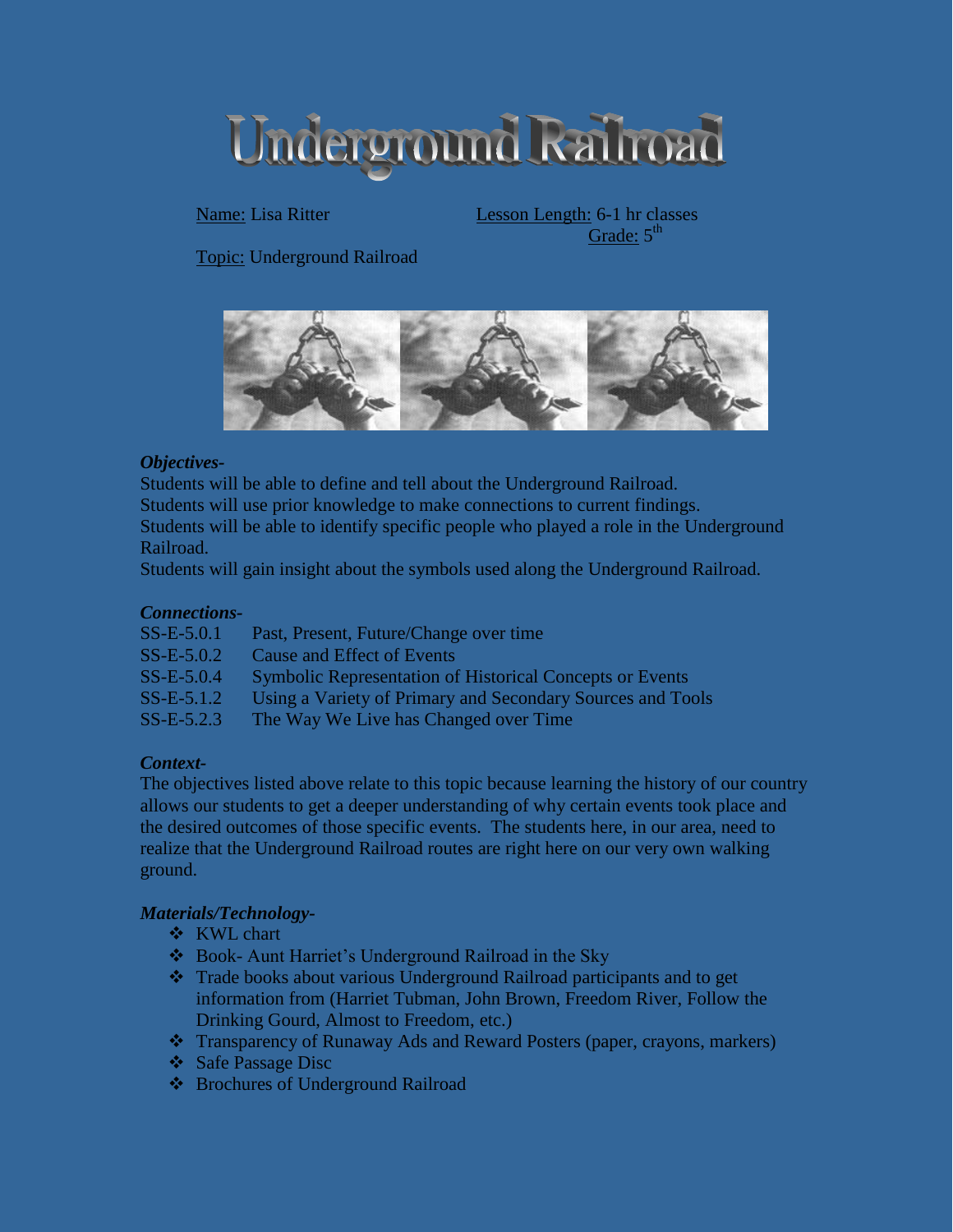- Pictures of Underground Railroad activity (Parker House, Rankin House, Story of Eliza, etc.)
- Blank playing cards (permanent markers)
- **❖** Open Response question
- $\triangleleft$  Quilt pieces (fabric markers)

### *Procedures-*

Day<sub>1</sub>

- KWL individually in learning logs (5 minutes)
- $\bullet$  KWL as whole class (10 minutes)
- Read aloud- Aunt Harriet's Underground Railroad in the Sky (discuss and talk about the many symbols that tells a runaway it's okay to go on)
- Storytelling (teacher will share a couple of stories- Box Brown, Eliza, etc.)

# Day 2

- Famous Underground Railroad Participant's Day
	- Key vocabulary in learning logs (indentured servant, auctioneer, slave owners, overseer, sheriff, Quakers, Fredrick Douglass, Harriet Tubman, abolitionist, conductor, bounty hunter, John Brown)
	- Discuss computer lab assignment: Research information on your word or person. The word or your person's name needs to be at the top of the page in the center and underlined. Skip a couple of lines and put the information that you found that tells about your word/person in your own words. Size of print may not exceed 36. You may insert a picture on the bottom of your page if space permits or on another sheet of paper. You must use a single line border around your entire document. You may change fonts as long as others and I will be able to read what you have written.
	- Students will have class time to research and gather information from the Internet, books, and brochures.
	- The finished products will become our hallway museum of Underground Railroad history and facts.

### Day  $3$

- Discuss and show ads for runaway slaves and reward posters using an overhead transparency.
- Students will create their own Reward Poster for a classmate; teacher will assign each of them a classmate so no one will know who has who.
- At the end of class, each student will read their reward poster based on their description and illustration we will guess whom the "runaway" was.

#### Day 4

 $\div$  Centers (15 minutes each center/ 4 centers)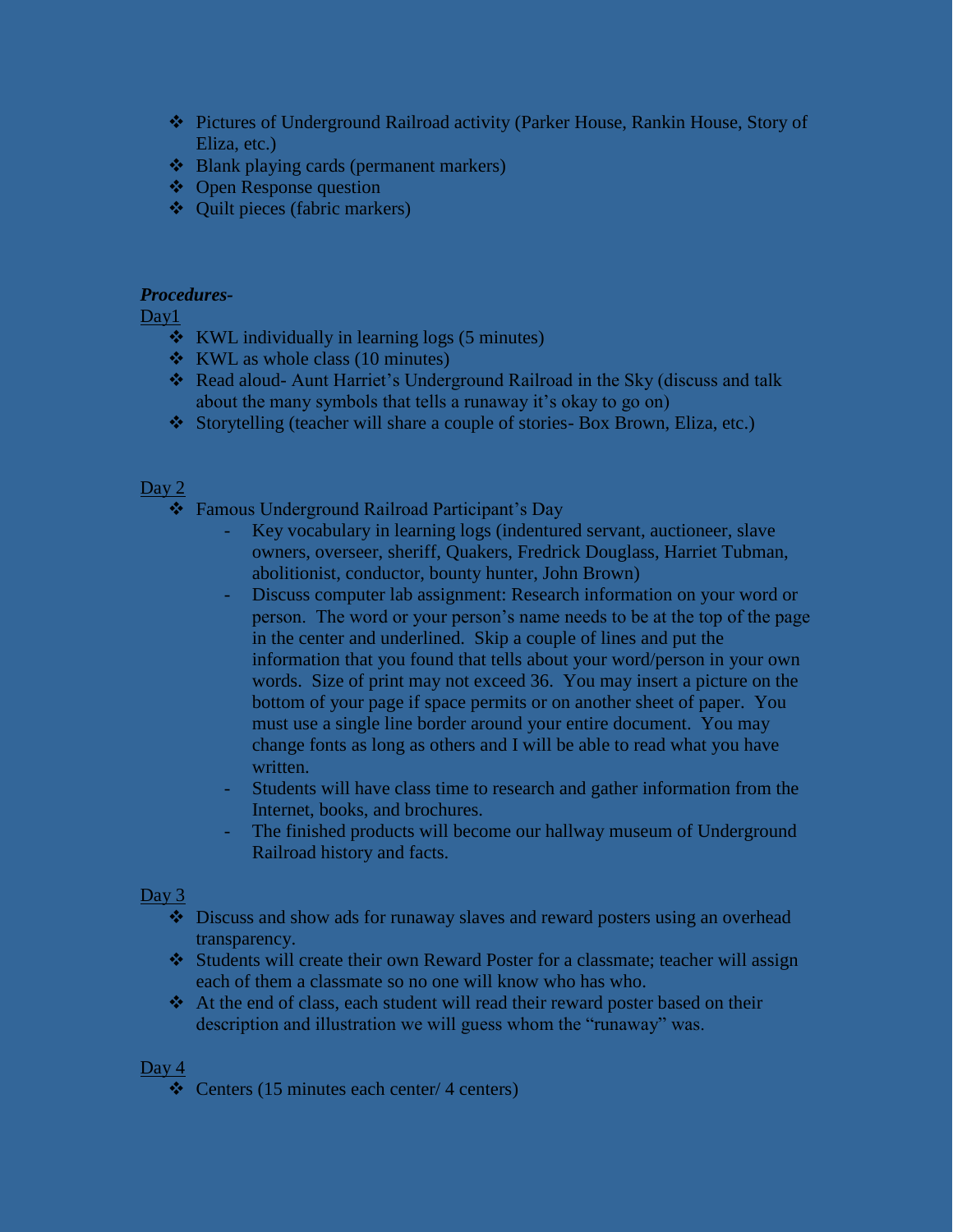- 1. Computer- Safe Passage disc
- 2. Reading- Books, brochures, and pictures
- 3. Writing/Art- Describe picture, Create a story based on picture, or Re-create picture
- 4. Matching Card Game- Match the correct vocabulary word or person from our Underground Railroad vocabulary from Day 2.

## Day 5

- Open Response question (describe two famous people who had connections with the Underground Railroad and explain what these 2 people had in common)
- \* Rubric: 4- Correctly describes in detail two famous people from the UGRR and specifically lists what both had in common; 3- Correctly describes two famous people from the UGRR and lists what these people had in common; 2- Correctly describes at least one famous person from the UGRR and tells what this person did along the UGRR; 1- Describes at least one person from the UGRR or tells what this person did along the UGRR; 0- Blank
- ❖ Read Aloud- Freedom River (discuss)
- Begin creating quilt pieces and listen to Underground Railroad music while doing so (before- brainstorm ideas of symbols, people, & important events of UGRR)

# Day 6

- Continue creating quilt pieces
- ❖ Read Aloud- Almost to Freedom (discuss)
- Complete "L" column of KWL chart
- $\triangleleft$  Hand Activity in learning log (5 things learned while studying Underground Railroad)

### *Student Assessment-*

- ❖ Completed KWL chart in learning log
- ❖ Key vocabulary- Computer lab assignment
- ❖ Reward poster
- $\triangle$  Description of picture or re-creation of picture from centers
- **❖** Open Response question
- $\triangleleft$  Hand Activity in learning log
- Quilt piece

\*\*This is our classroom quilt that we created.